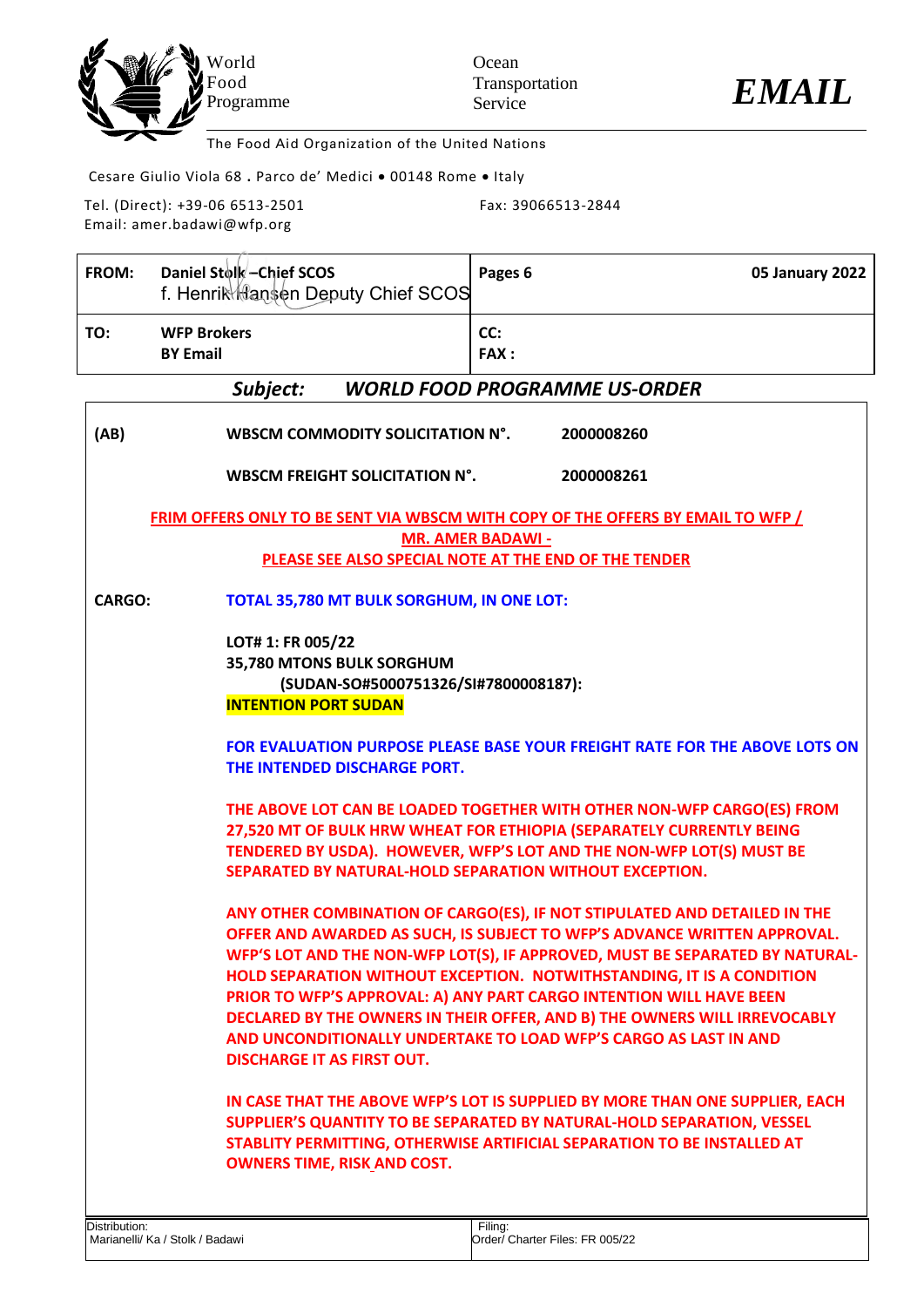| <b>LOADING (LP):</b>                           | 1-2 SB(S) 1-2 PORT(S) USA ALL RANGES                                                                                                                                                                                                                                                                                                                                                                                                                                                                                                                                                            |                                                                                                      |
|------------------------------------------------|-------------------------------------------------------------------------------------------------------------------------------------------------------------------------------------------------------------------------------------------------------------------------------------------------------------------------------------------------------------------------------------------------------------------------------------------------------------------------------------------------------------------------------------------------------------------------------------------------|------------------------------------------------------------------------------------------------------|
| <b>DISCHARGING</b><br>$(DP)$ :                 | 1-2 SB(S) 1-3 PORTS(S) IN CHARTERERS' OPTION OUT OF<br>PORT SUDAN/DJIBOUTI/BERBERA/MOMBASA                                                                                                                                                                                                                                                                                                                                                                                                                                                                                                      |                                                                                                      |
|                                                | DISCHARGE PORT INTENTION AS INDICATED ABOVE IS SUBJECT TO CHANGE IN<br><b>CHARTERERS OPTION.</b>                                                                                                                                                                                                                                                                                                                                                                                                                                                                                                |                                                                                                      |
| LP/DP<br><b>REQUIREMENTS</b>                   | <b>OWNERS TO SATISFY THEMSELVES ABOUT THE PREVAILING CONDITIONS &amp;</b><br>RESTRICTIONS AT ALL LOADING AND DISCHARGING PORTS AND CHARTERERS ARE NOT<br><b>RESPONSIBLE FOR ANY FAILURE THERETO.</b>                                                                                                                                                                                                                                                                                                                                                                                            |                                                                                                      |
| <b>NOMINATION</b><br><b>OF</b><br>DP(S)/RATES: | CHARTERERS TO AFFIRM/DECLARE DISCHARGE PORT(S)/RATE(S) LATEST UPON PASSING<br>STRAITS OF MESSINA EASTBOUND FOR SHIPMENT FROM THE US/TEXAS GULF, OR UPON<br>PASSING COLOMBO WESTBOUND FOR SHIPMENT FROM THE US WEST COAST.                                                                                                                                                                                                                                                                                                                                                                       |                                                                                                      |
| <b>ROTATION</b>                                | ROTATION OF DISCHARGE PORT(S) TO BE IN GEOGRAPHICAL ROTATION (NORTH TO<br>SOUTH) EXCEPT IN CASE OF DISCHARGING AT DJIBOUTI AND BERBERA THEN ROTATION<br>TO BE IN CHARTERERS' OPTION.                                                                                                                                                                                                                                                                                                                                                                                                            |                                                                                                      |
| POSITION/<br><b>LAYDAYS:</b>                   | 01-10 FEBRUARY 2022                                                                                                                                                                                                                                                                                                                                                                                                                                                                                                                                                                             |                                                                                                      |
|                                                | <b>CONTRACT AWARDS WILL BE BASED ON BEST VALUE TO THE PROGRAMME, INCLUDING</b><br>LOGISTICAL CONCERNS, WHICH WILL BE DETERMINED BY THE FOLLOWING CRITERIA;<br>PAST PERFORMANCE, VESSEL POSITION & READINESS, DELIVERY SCHEDULE, PRICE, AND<br>VESSEL CAPACITY. IN ADDITION, AWARDING THE CARGO - USAID/WFP WILL CONSIDER<br>FACTORS INCLUDING THE LOWEST LANDED COSTS BASIS, DESIGNATED WITH "*" IN<br>DISCH RATE SECTION BELOW, AND THE IMPACT OF ANY POTENTIAL AWARD ON<br>USAID/WFP'S ABILITY TO SATISFY THE REQUIREMENTS OF STATUTES AND REGULATIONS<br>INCLUDING THE CARGO PREFERENCE ACT. |                                                                                                      |
| <b>LOAD RATE:</b>                              | <b>SCALE GROSS LOAD</b>                                                                                                                                                                                                                                                                                                                                                                                                                                                                                                                                                                         |                                                                                                      |
| <b>DISCH RATE:</b>                             | <b>PORT SUDAN</b><br><b>MINIMUM ONE DAY WHERE APPLICABLE</b><br>*3,500 MT PWWD - SELF TRIMMING BULK CARRIERS    FOR OVER 30,001 MT<br>2,500 MT PWWD - CONBULKER<br>2,400 MT PWWD - ALL TYPE OF DRYCARGO VESSELS FOR 10,001-30,000 MT<br>1,500 MT PWWD - ALL TYPE OF DRYCARGO VESSELS FOR UP TO 10,001 MT                                                                                                                                                                                                                                                                                        | <b>FOR OVER 30,001 MT</b>                                                                            |
|                                                | CHARTERERS' OPTION: LO BAGGED/STACKED ONTO TRUCKS WITH NO DEM/DES/DET                                                                                                                                                                                                                                                                                                                                                                                                                                                                                                                           |                                                                                                      |
|                                                | <b>DJIBOUTI:</b><br><b>MINIMUM ONE DAY WHERE APPLICABLE</b><br>* 6,000 MTONS PWWD FOR SD BULK CARRIERS<br>5,000 MTONS PWWD FOR SD BULK CARRIERS<br>5,000 MTONS PWWD FOR TWEENDECKERS<br>4,000 MTONS PWWD FOR TWEENDECKERS                                                                                                                                                                                                                                                                                                                                                                       | <b>FOR OVER 15,001 MT</b><br>FOR UP TO 15,000 MT<br><b>FOR OVER 15,001 MT</b><br>FOR UP TO 15,000 MT |
|                                                | OR AT CHARTERERS' OPTION:<br>2,500 MTONS PWWD<br>OR AT CHARTERERS' OPTION:<br>LO BAGGED/STACKED ON TO TRUCKS WITH NO DEM/DES/DET                                                                                                                                                                                                                                                                                                                                                                                                                                                                |                                                                                                      |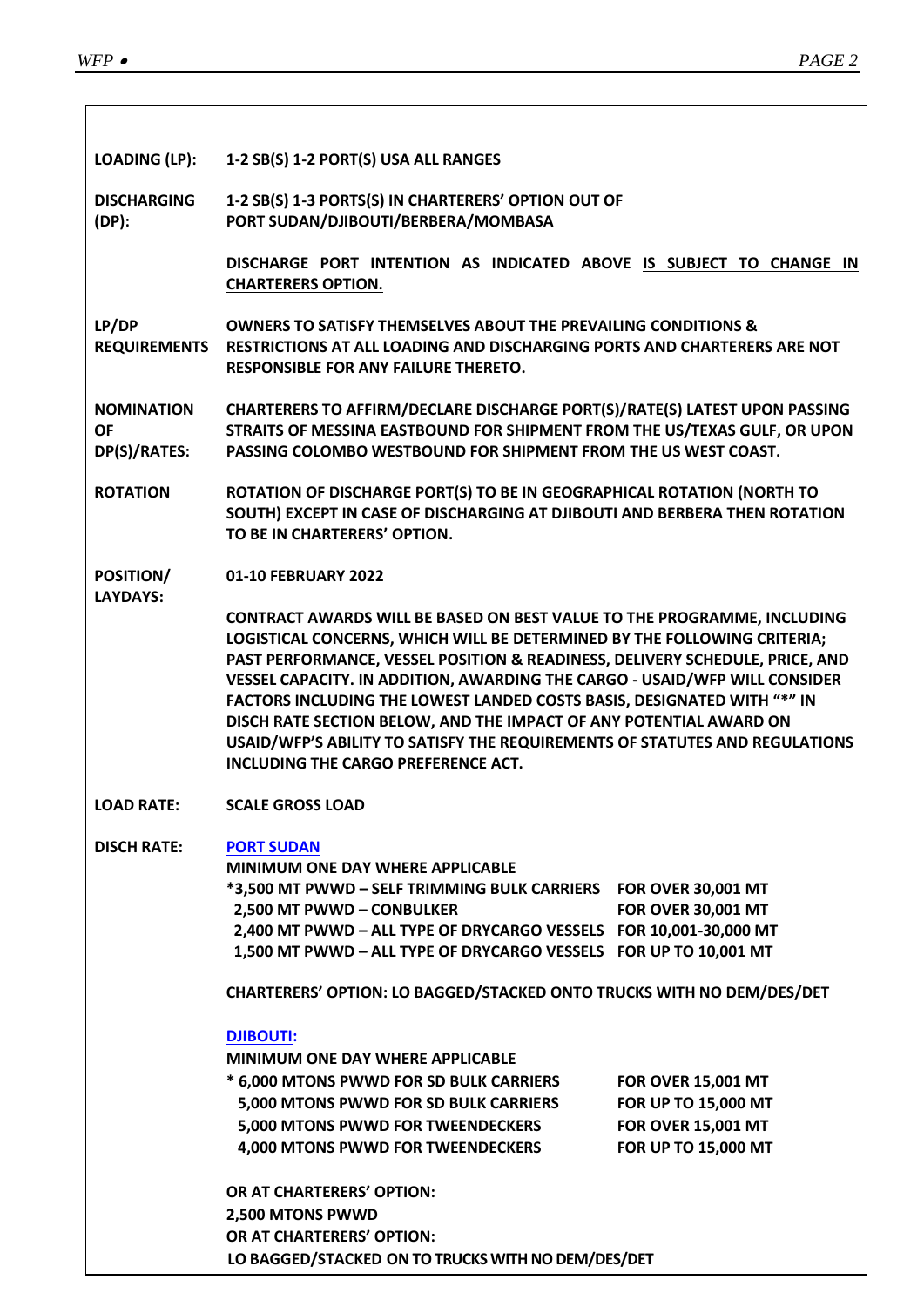|               | OR AT CHARTERERS' OPTION:                                                                                |
|---------------|----------------------------------------------------------------------------------------------------------|
|               | LO BAGGED/STACKED INTO PORT WAREHOUSE WITH NO DEM/DES/DET                                                |
|               | OR AT CHARTERERS' OPTION:                                                                                |
|               | LINER OUT LO BAGGED/STACKED INTO OWNERS' STEVEDORES' PORT WAREHOUSE                                      |
|               | WITHIN THE PORT AREA AND RELOAD SAME ONTO RECEIVERS'/CONSIGNEE'S                                         |
|               | <b>CONVEYANCES W/ NO DEM/DES/DET</b>                                                                     |
|               |                                                                                                          |
|               | <b>BERBERA:</b>                                                                                          |
|               | *2,500 MTONS PWWD                                                                                        |
|               | OR 3,500 MTONS PWWD                                                                                      |
|               |                                                                                                          |
|               | OR AT CHARTERERS' OPTION:                                                                                |
|               | LO BAGGED/STACKED ON TO TRUCKS WITH NO DEM/DES/DET                                                       |
|               | OR AT CHARTERERS' OPTION:                                                                                |
|               | LO BAGGED/STACKED INTO PORT WAREHOUSE WITH NO DEM/DES/DET                                                |
|               | OR AT CHARTERERS' OPTION:                                                                                |
|               |                                                                                                          |
|               | LINER OUT LO BAGGED/STACKED INTO OWNERS' STEVEDORES' PORT WAREHOUSE                                      |
|               | WITHIN THE PORT AREA AND RELOAD SAME ONTO RECEIVERS'/CONSIGNEE'S<br><b>CONVEYANCES W/ NO DEM/DES/DET</b> |
|               |                                                                                                          |
|               | <b>MOMBASA:</b>                                                                                          |
|               | (ALWAYS BASED MINIMUM 3 WORKABLE HOLDS OTHERWISE PRORATA) AND MINIMUM                                    |
|               | <b>ONE DAY WHERE APPLICABLE</b>                                                                          |
|               | <b>FOR STBC IN CHARTERERS OPTION:</b>                                                                    |
|               | *9,000 MTONS PWWD OR                                                                                     |
|               | 3,800 MTONS PWWD OR                                                                                      |
|               | 2,000 MTONS PWWD                                                                                         |
|               | IF PERFFORMING VESSLE IS NON-BULK CARRIER OR TWEENDECKER:                                                |
|               | 3,000 MTONS PWWD                                                                                         |
|               | OR AT CHARTERERS' OPTION:                                                                                |
|               | LO BAGGED/STACKED ON TO TRUCKS WITH NO DEM/DES/DET                                                       |
|               | OR AT CHARTERERS' OPTION:                                                                                |
|               | LO BAGGED/STACKED INTO PORT WAREHOUSE WITH NO DEM/DES/DET                                                |
|               | OR AT CHARTERERS' OPTION:                                                                                |
|               | LINER OUT LO BAGGED/STACKED INTO OWNERS' STEVEDORES' PORT WAREHOUSE                                      |
|               | WITHIN THE PORT AREA AND RELOAD SAME ONTO RECEIVERS'/CONSIGNEE'S                                         |
|               | CONVEYANCES W/ NO DEM/DES/DET                                                                            |
|               |                                                                                                          |
|               | TOWED BARGES AND TANKERS NOT ALLOWED. ITBS WORKABLE.<br>1.                                               |
| <b>TERMS:</b> | 2. FOREIGN FLAG VESSELS TO BE MAX 20 YEARS OLD. ORIGINAL DATE OF                                         |
|               | <b>CONSTRUCTION (NOT RE-BUILT DATE) TO APPLY.</b>                                                        |
|               | 3. GEARLESS VESSELS: NOT WORKABLE                                                                        |
|               | 4. VESSEL TO PROVIDE GEARS NECESSARY (AS PER CLAUSE 15 & 61 TO DISCHARGE ALL                             |
|               | CARGO WITH MINIMUM LIFTING CAPACITY OF 20 MTONS SWL EACH CRANE)                                          |
|               | 5. DELETED                                                                                               |
|               | SUBSTITUTION OF VESSEL IS NOT PERMITTED WITHOUT CHARTERER'S AND<br>6.                                    |
|               | USAID/USDA PRIOR APPROVAL. VESSEL SUBSTITUTIONS AS PER NOTICE TO THE                                     |
|               | TRADE (DATED OCTOBER 20, 2009) AND SHOULD BE OF THE SAME OR SIMILAR TYPE                                 |
|               | OR BETTER, CLASS, AGE AND WITHIN SAME LAYDAYS AS THE AWARDED VESSEL.                                     |
|               | THE PROPOSED SUBSTITUTE VESSEL MUST ALSO APPEAR ON THE APPLICABLE                                        |
|               | MARITIME ADMINISTRATION US OR FOREIGN FLAG VESSEL LIST.                                                  |
|               | 7. WFP CARGO NOT TO BE SUBLET - SEE RESPECTIVE CLAUSE 3 - PARAGRAPH D OF THE                             |
|               | <b>WORLDFOOD 2017 CHARTER PARTY</b>                                                                      |
|               | 8. OWNERS TO APPOINT CHARTERERS' NOMINATED AGENTS AT LOAD AND                                            |
|               | <b>DISCHARGE PORTS.</b>                                                                                  |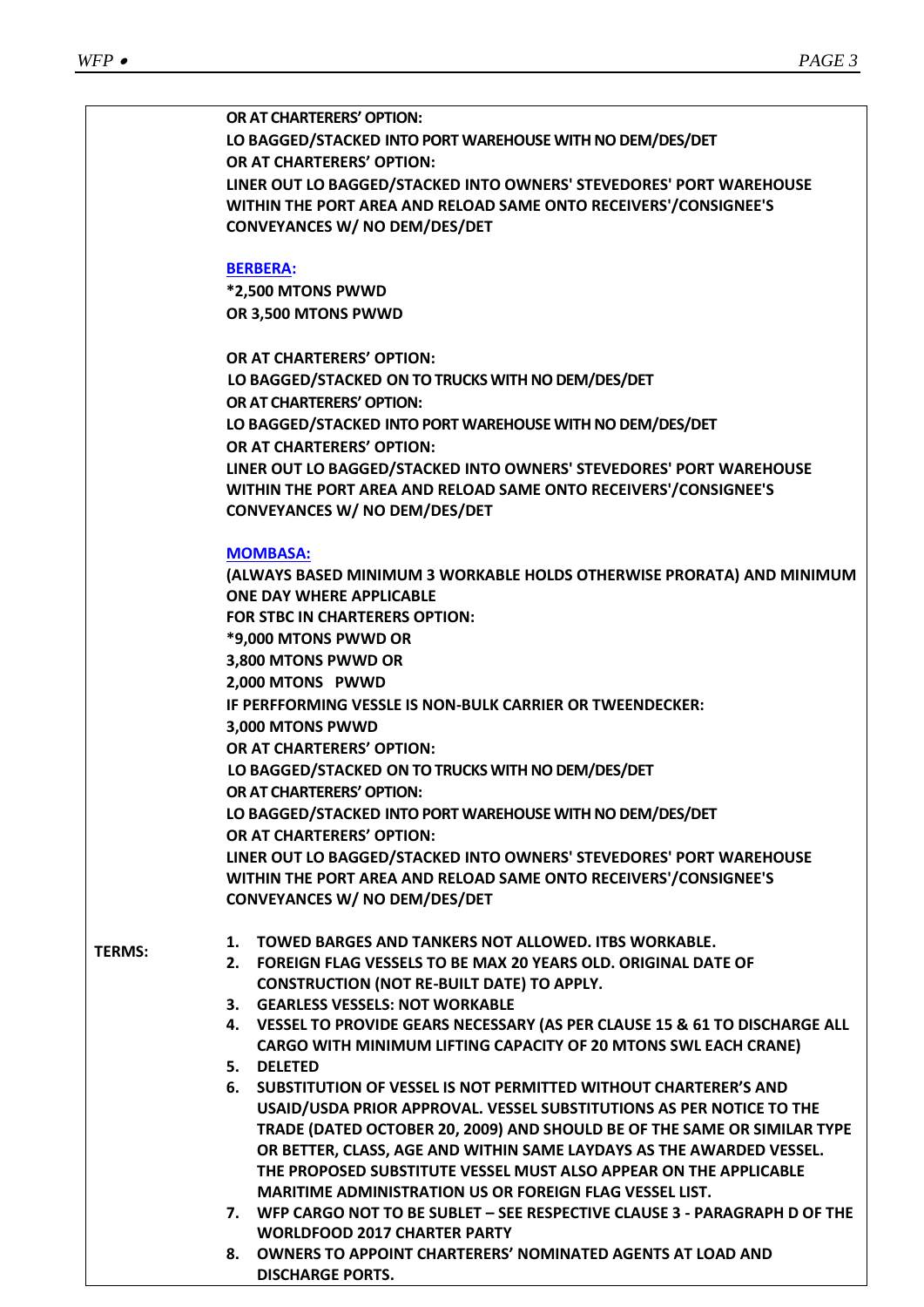| 9. BULK CARRIERS TO BE SUITABLE FOR INTRANSIT FUMIGATION BY THE<br>RECIRCULATION METHOD IN ACCORDANCE WITH USDA/FGIS REGULATIONS. FOR<br>ITB'S, THE STANDARD SURFACE METHOD TO BE USED.                                                                                                                                                                                                                                                                                                                                                                                                                                                                                                                                                   |
|-------------------------------------------------------------------------------------------------------------------------------------------------------------------------------------------------------------------------------------------------------------------------------------------------------------------------------------------------------------------------------------------------------------------------------------------------------------------------------------------------------------------------------------------------------------------------------------------------------------------------------------------------------------------------------------------------------------------------------------------|
| 10. U.S. FLAG SHIPS TO CONFIRM THAT ALL NECESSARY COST DATA IS ON FILE WITH<br><b>MARAD.</b>                                                                                                                                                                                                                                                                                                                                                                                                                                                                                                                                                                                                                                              |
| 11. ITINERARY FROM DAY OF OFFER TO FIRST LOAD PORT TO BE SUBMITTED AND<br>FORM PART OF THE C/P.                                                                                                                                                                                                                                                                                                                                                                                                                                                                                                                                                                                                                                           |
| 12. 14 DAYS PRE-ADVICE NOTICE REQUIRED. PRE-ADVICE MUST BE RECEIVED BY 1100<br>HRS NYT ON A BUSINESS DAY TO BEGIN TO COUNT THE SAME DAY.                                                                                                                                                                                                                                                                                                                                                                                                                                                                                                                                                                                                  |
| 13. IF OWNERS INTEND TO LIGHTEN, THE OFFER SHOULD SPECIFY THE COST AND<br>WHETHER FULL OR PARTIAL LIGHTENING. IF LIGHTENING NOT PERFORMED AT THE<br>DISCHARGE PORT AND VESSEL DIRECTLY DISCHARGES AT BERTH, WFP WILL DEDUCT<br>THE LIGHTENING COST FROM THE OCEAN FREIGHT.                                                                                                                                                                                                                                                                                                                                                                                                                                                                |
| 14. USAID FLAG AND BANNER CLAUSE TO APPLY.<br>15. USAID NOTICE TO THE TRADE DATED JULY 22, 2009 - FREEDOM OF<br><b>INFORMATION ACT REQUESTS (FOIA):</b><br>PLEASE BE ADVISED THAT EFFECTIVE IMMEDIATELY, ALL OCEAN CARRIERS                                                                                                                                                                                                                                                                                                                                                                                                                                                                                                               |
| SUBMITTING FREIGHT PROPOSALS IN RESPONSE TO P.L. 480 TITLE II FREIGHT RFPS<br>FOR MARK AND COUNT CARGOES AND/OR BULK CARGOES AND/OR OVERSEAS<br>AND/OR DOMESTIC PREPOSITION CARGOES MUST INCLUDE ONE OF THE<br>STATEMENTS BELOW IN EACH FREIGHT OFFER SUBMITTED. PLEASE NOTE THAT THIS                                                                                                                                                                                                                                                                                                                                                                                                                                                    |
| STATEMENT IS REQUIRED FOR EACH OFFER SUBMITTED. FOR OFFERS SUBMITTED<br>THROUGH WBSCM, ONE OF THE STATEMENTS BELOW MUST APPEAR IN THE FREE<br>FORM REMARKS SECTION FOR EACH OFFER SUBMITTED. EACH PAGE OF EACH OFFER                                                                                                                                                                                                                                                                                                                                                                                                                                                                                                                      |
| SUBMITTED OUTSIDE OF WBSCM MUST INCLUDE ONE OF THE FOLLOWING<br><b>STATEMENTS:</b><br>1. THIS FREIGHT PROPOSAL, WHETHER SUCCESSFUL OR UNSUCCESSFUL, CONTAINS                                                                                                                                                                                                                                                                                                                                                                                                                                                                                                                                                                              |
| <b>TRADE SECRETS OR COMMERCIAL FINANCIAL INFORMATION WHICH ARE</b><br>PRIVILEGED AND CONFIDENTIAL AND EXEMPT FROM DISCLOSURE UNDER THE                                                                                                                                                                                                                                                                                                                                                                                                                                                                                                                                                                                                    |
| FREEDOM OF INFORMATION ACT, 5 U.S.C. SECTION 552. FURTHERMORE, THIS<br><b>INFORMATION IS PROHIBITED FROM DISCLOSURE UNDER THE TRADE SECRETS</b>                                                                                                                                                                                                                                                                                                                                                                                                                                                                                                                                                                                           |
| ACT, 18 U.S.C. SECTION 1905.<br>$-$ OR $-$                                                                                                                                                                                                                                                                                                                                                                                                                                                                                                                                                                                                                                                                                                |
| 2. THIS FREIGHT PROPOSAL, WHETHER SUCCESSFUL OR UNSUCCESSFUL, MAY, IN<br>THE FUTURE, BE MADE PUBLIC OR RELEASED UNDER A FOIA REQUEST.                                                                                                                                                                                                                                                                                                                                                                                                                                                                                                                                                                                                     |
| 16. IT IS A CONDITION OF THE CONTRACT THAT THE FIXTURE OF ANY PART-CARGO<br>OTHER THAN RELIEF CARGO WILL BE SUBJECT TO PRIOR APPROVAL BY WFP.<br>WITHOUT PREJUDICE TO ANY DAMAGES THAT WFP MAY CLAIM, FAILURE BY<br>OWNERS TO COMPLY WITH THIS CONDITION WILL GIVE WFP THE RIGHT TO<br>TERMINATE THE CONTRACT OR TO IMPOSE ON OWNERS A RATE REDUCTION OF<br>USD 10.00 PER CONTRACTED MT, AS LIQUIDATED DAMAGES. NOTWITHSTANDING,<br><b>OWNERS ARE TO PROVIDE FULL DETAILS AND ITINERARY OF PART-CARGO</b><br>TOGETHER WITH THEIR PROPOSAL OF REASONABLE COMMENSURATE REDUCTION<br>IN FREIGHT, UNLESS SUCH HAS BEEN INDICATED IN THE SUBMITTED OFFER.<br>MILITARY CARGOES/ARMS/AMMUNITION/EXPLOSIVES OR SIMILAR ARE NOT<br><b>ALLOWED.</b> |
| 17 A. ALL OFFERS ARE SUBJECT TO CHARTERER'S APPROVAL AND THE WORLDFOOD<br>2017 CHARTER PARTY TERMS FOR USIK CARGOES AS AMENDED DECEMBER 2017<br>ANY PRIOR PART CARGO(ES) INCLUDED IN OFFERS RECEIVED ARE SUBJECT TO<br>THE REVIEW AND APPROVAL OF THE CHARTERERS AND MAY AT THEIR<br>DISCRETION BE REJECTED BASED ON SCHEDULE, VESSEL DESIGN AND<br>OTHER FACTORS THAT THEY DEEM NOT ADVANTAGEOUS TO THE PROGRAMME.                                                                                                                                                                                                                                                                                                                       |
| (E.G., A SCHEDULE-RELATED FACTOR WILL INCLUDE WHETHER AWARD OF THIS<br><b>CONTRACT WOULD AFFECT THE TIMELINESS OF DELIVERY OF OTHER USAID-</b><br><b>FINANCED EMERGENCY CARGOES.)</b>                                                                                                                                                                                                                                                                                                                                                                                                                                                                                                                                                     |
|                                                                                                                                                                                                                                                                                                                                                                                                                                                                                                                                                                                                                                                                                                                                           |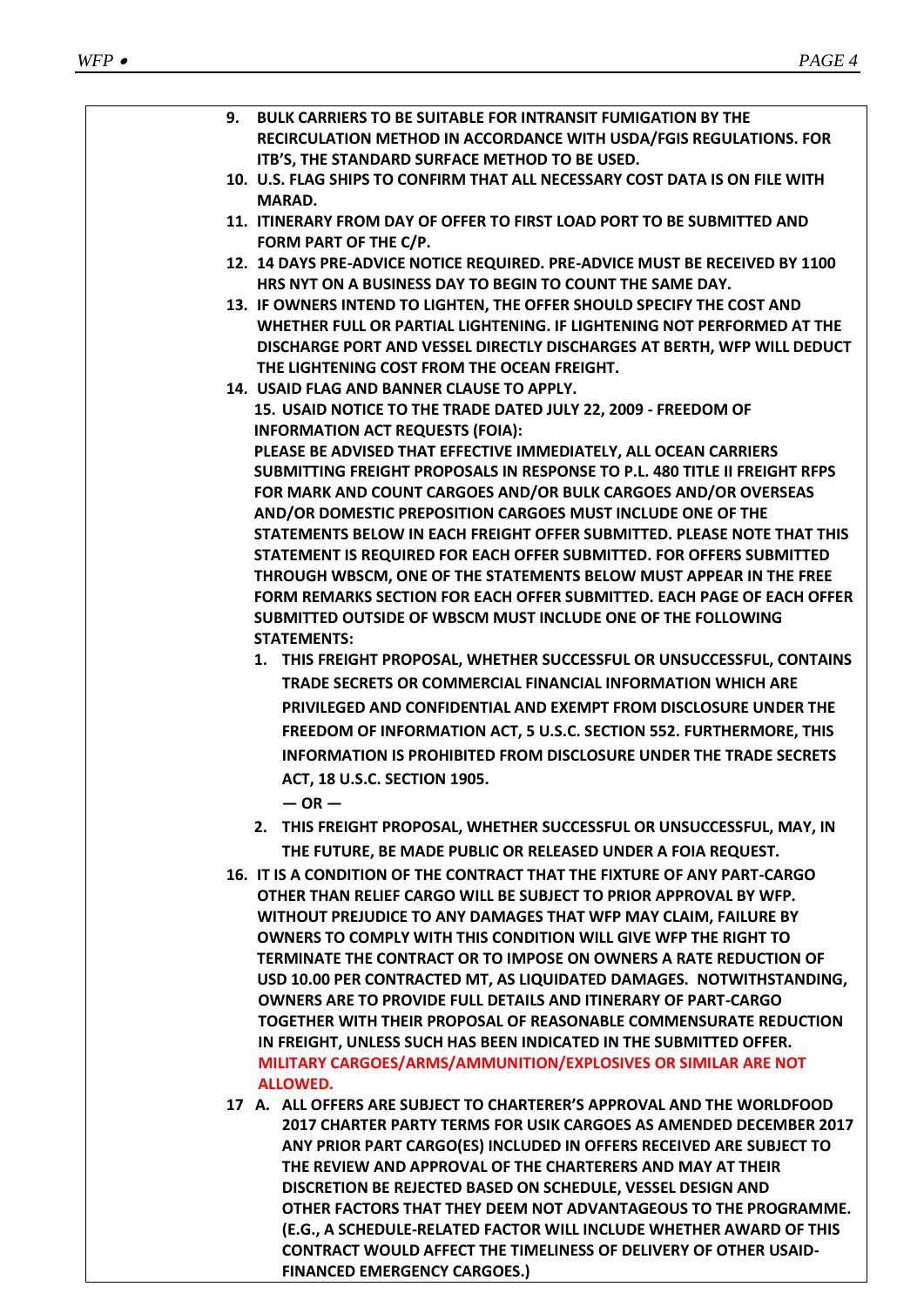